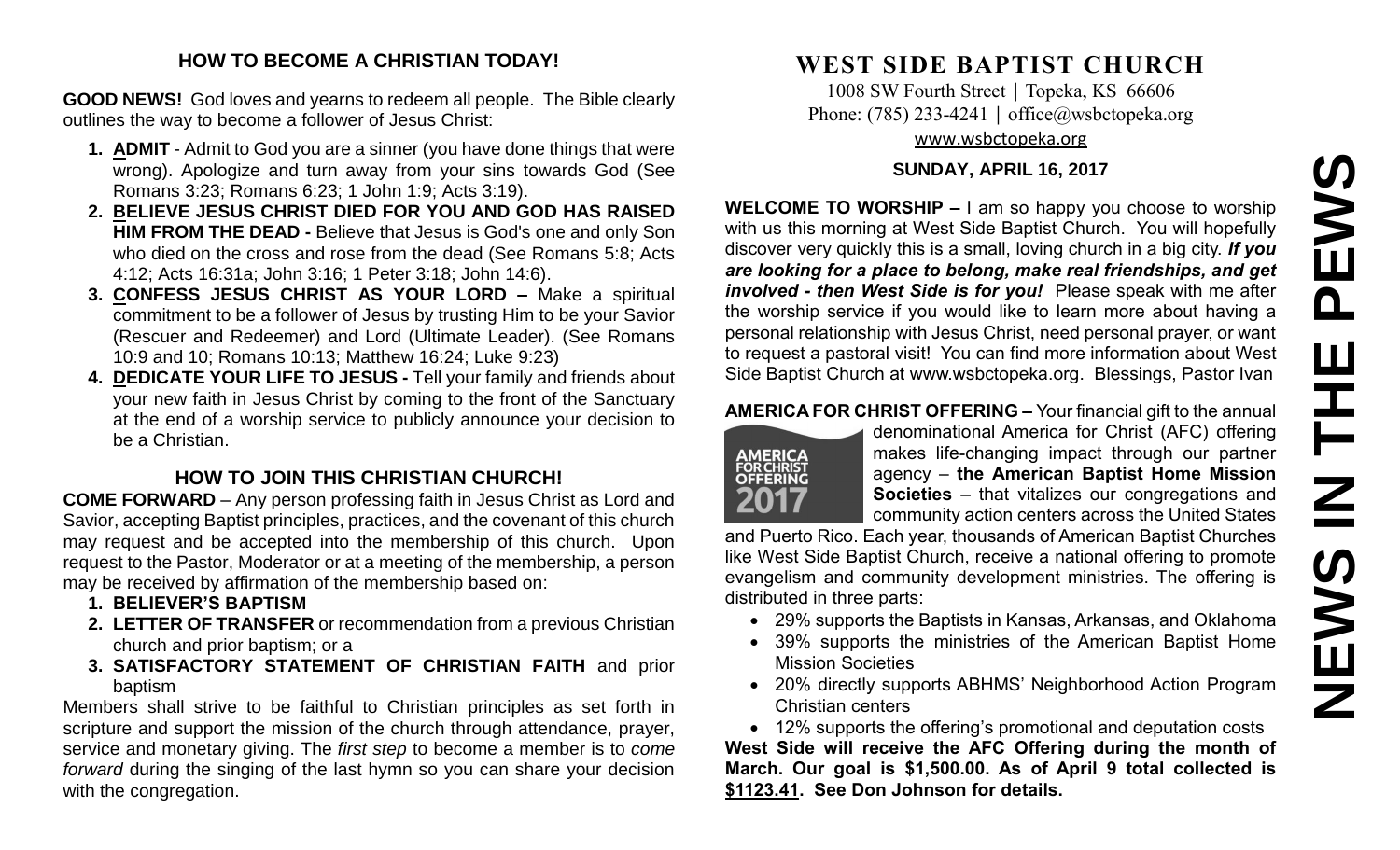## **WEEKLY CALENDAR**

|                            |                                         | Trena An          |
|----------------------------|-----------------------------------------|-------------------|
| <b>SUNDAY, APRIL 16</b>    | <b>EASTER SUNDAY</b>                    | <b>Mark Arn</b>   |
| $9:15$ am                  | <b>Sunday School</b>                    | *Jane Ba          |
| 10:30 am                   | Worship (S)                             | <b>Albert Ca</b>  |
|                            | No Bible Study - Book of Isaiah (HH)    | <b>Bradley (</b>  |
|                            |                                         | Harry and         |
| <b>MONDAY, APRIL 17</b>    |                                         | Susan Ca          |
| $9:00 - 11:00$ am          | <b>Baby Closet Ministry</b>             | Pat Carre         |
| 6:00 pm                    | Capital City Men's Chorus (FH)          | *June Cu          |
| <b>TUESDAY, APRIL 18</b>   |                                         | Zaylee F          |
| 5:30 pm                    | <b>Christian Education Com. Meeting</b> | Gayle Go          |
|                            |                                         | Jack & A          |
| <b>WEDNESDAY, APRIL 19</b> |                                         | *Russ Hu          |
| 10:30 am                   | NO Bible Study (HH)                     | *Alice Kie        |
| $4:00 - 5:30$ pm           | Free Fruits & Vegetables (FH)           | <b>Karen Kir</b>  |
| $5:00 - 7:00$ pm           | <b>Baby Closet Ministry</b>             | *Reginald         |
| 5:30 pm                    | Wednesday Night Supper (FH)             | <b>Larry Kra</b>  |
| $6:00$ pm                  | <b>WWW Kids Bible Club</b>              | *Etta Lan         |
| $6:00$ pm                  | Adult Bible Study (HH)                  | Caleb Ma          |
| 7:00 pm                    | Choir Practice (S)                      | Kim Mag           |
|                            |                                         | *Madelei          |
| <b>THURSDAY, APRIL 20</b>  |                                         | *Mae Ma           |
| $1:00 - 3:00$ pm           | <b>Baby Closet</b>                      | Josaih M          |
|                            |                                         | Nancy Ma          |
| FRIDAY, APRIL 21           |                                         | Marie Me          |
|                            |                                         | Don Morr          |
| <b>SATURDAY, APRIL 22</b>  |                                         | <b>Ken Pasl</b>   |
| $10:30$ am                 | <b>Financial Peace University (HH)</b>  | <b>Cole Pay</b>   |
| $1:00$ pm                  | Worship Team Practice (S)               | Sonny Pa          |
| <b>SUNDAY, APRIL 23</b>    |                                         | *Juanita l        |
| $9:15$ am                  | <b>Sunday School</b>                    | <b>Becky Po</b>   |
| 10:30 am                   | Worship                                 | <b>Roxie Pu</b>   |
| $4:00$ pm                  | Bible Study - Book of Isaiah (HH)       | <b>Bob Roes</b>   |
|                            |                                         | <b>Jill Roesl</b> |
|                            |                                         |                   |

#### **IN OUR THOUGHTS AND PRAYERS**

nsel – Healing following hip replacement surgery old – Cancer In Remission (Alice & Clarence Payne brother-in-law)  $\frac{1}{10}$  – Healing for health concerns arpenter – Healing for health issues (Harry and Pat's son) Carpenter – Healing for liver (Harry and Pat's grandson) d Pat Carpenter – Healing for health concerns arpenter – Healing for health concerns eno – Healing for health concerns inningham – Healing for health concerns ortson – Healing for 8-year-old girl with leukemia in Superior, Mt. buge – Healing for health concerns (Nancy Cottril's cousin) manda Hilbert – Pregnancy (Almira Collier's granddaughter) Inter – Healing for health issues (Fran's husband) effer – Healing for health concerns rby – Healing for health concerns d Kirby – Healing for health concerns amer – Healing for health concerns (Brian, niece's husband) dis – Healing for health concerns aggard – Healing for health concerns (Esther and Kim's nephew) gard – Healing for health concerns ne Martinson – Healing for health concerns irtin – Healing for health concerns (at Plaza West) latlock – Healing for leukemia (Candace Calloway's daughter)  $ay$  – Healing for health concerns errifield – Healing after fall and broke ribs ris – Healing for his sciatica pain lay – Healing for health concerns ne – Healing for health concerns (Alice Payne's grandson) ayne – Healing for health concerns (Clarence Payne's brother) Plankenton – Healing for health concerns be – Recovering from Knee replacement surgery Ickett – Healing for health concerns and grief (Molly Morris' sister) sler – Interim Minister at First Baptist Church of Ottawa, Kansas ler – Healing for health concerns Marty Rosa – Healing for health concerns \*Jeff Runyan – Healing following major back surgery (12/8)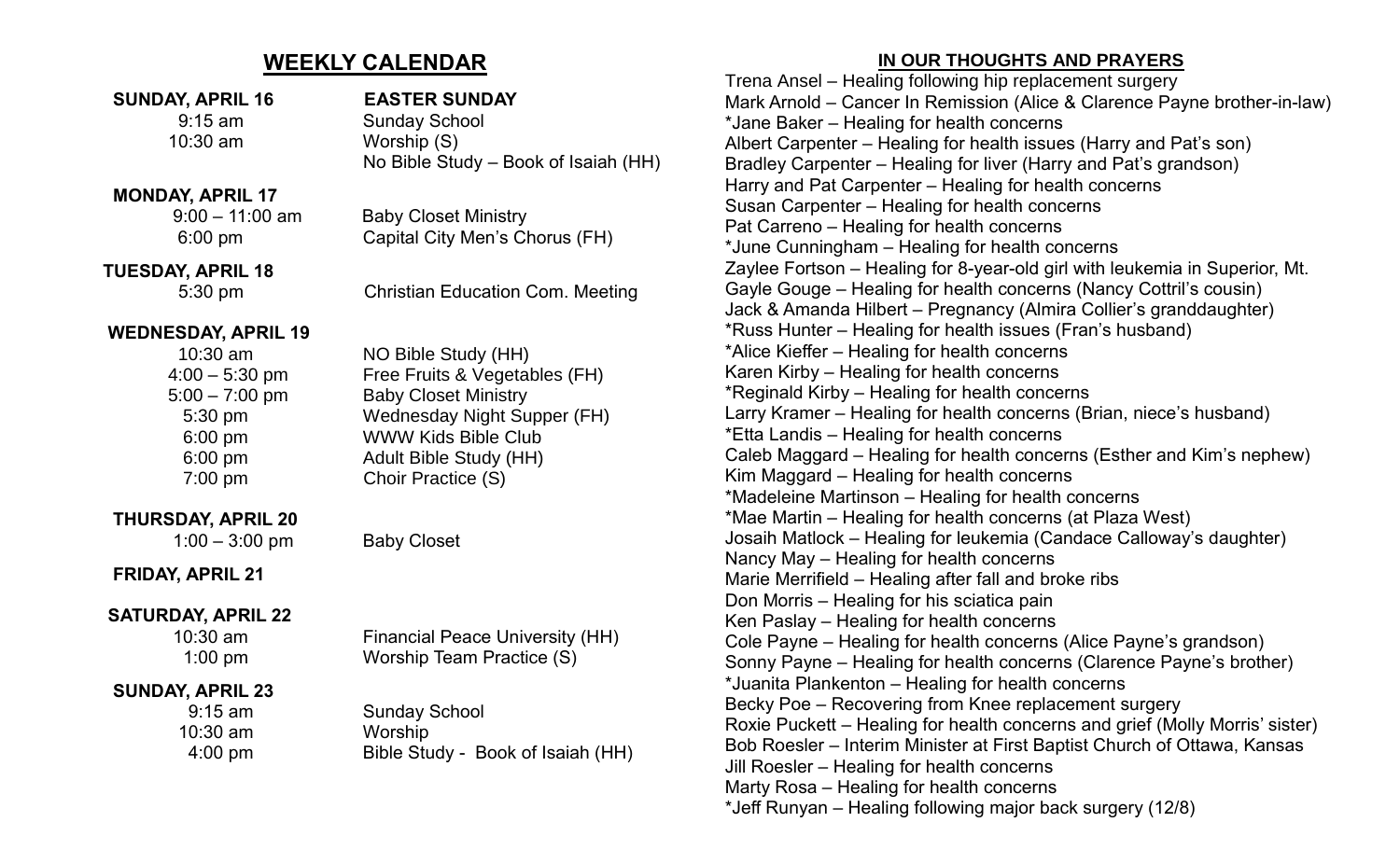Mike Tschantz – Healing for mass in his throat (Colleen Smith's brother) \*Hazel Smith-Tindall – Healing for health concerns \*Paul Snickles – Healing for health concerns (1/30) Marianne Spano – Her sister Elaine passed away Keith Springer – Healing for health concerns (Marianne Spano's brother) Larry Springer – Healing for health concerns (Marianne Spano's brother) Adriana White – Healing for personal issues Lola Zab – Healing (Marianne Spano's sister)

**BIBLE STUDIES –** Join a small group Bible study at West Side Baptist Church to learn God's word and be transformed by the Spirit:

- Sundays at 9:15 am: "Biblical Archeology" with Doug Mauck (HH)
- Sundays at 9:15 am: "Explore the Bible" with Don Johnson  $(2^{nd} FL)$
- Sundays at 4:00 pm: "The Book of Isaiah" with Pastor Ivan (HH)
- Wednesdays at 10:30 am: "Ephesians" with Pastor Ivan (HH)

• Wednesdays at 6:00pm: "The Twelve Disciples" with Jim Goodnow Bible studies are free and open to the public. A free Bible available to participants.

**CAMPBELLS SOUP LABELS & BOX TOPS –** We are still collecting the UPC



codes from soup labels but **NO** Box Tops for Education for **Murrow Indian Children's Home in Muskogee, OK.**  Murrow is saving one million UPC's for a van for the children's needs. Thank you to all our faithful congregation for your continuing support. The box to collect the UPC codes is still outside the Church Office.

**DILLONS COMMUNITY REWARDS -** West Side Baptist Church (**#63996**) is now enrolled in **the Dillon Community Rewards program.** If you shop at Dillon for your groceries or prescriptions, you can select West Side Baptist Church to receive a small donation from Dillon based on the dollars you spend. **WSBC has received a total of \$79.35 in donations in 2016. See Brice for help to sign up!**

**DOORSTEP -** Doorstep has assigned West Side Baptist Church to work their Dovetail Shoppe On Thursdays in April. They are asking as well for our help on April 17, 2017 to help with their monthly sorting. If you are interested there is more information on the bulletin board outside the sanctuary or please see Chuck Cozad.



**FINANCIAL PEACE UNIVERSITY –** You're invited to join Pastor Ivan and other individuals for the upcoming **Financial Peace University** classes starting at West Side Baptist Church on **Saturdays at 10:30 am in Holmer Hall.** Register at [https://www.daveramsey.com](https://www.daveramsey.com/)**.** 

**FIRST AID & CPR TRAINING –** Sign up for ONE of the **CPR and First Aid training** taking place *at no cost* on **Sunday, May 7 from 1:30 pm to 5:30 pm** OR **Wednesday, May 10 from 5:30 to 9:30 pm** at West Side Baptist Church. The signup sheet is on the bulletin board outside the Church Office. See Don Johnson for details or questions.

**GARAGE SALE**– The Outreach and Evangelism Committee is hosting a **COMMUNITY GARAGE SALE ON SATURDAY, MAY 6 FROM 8:00 AM TO 12:00 NOON** in the parking lot at West Side Baptist Church. Please call the Church Office at (785) 233-4241 to reserve a table. See Mark Calloway for details.

**HEARTLAND TRAVELING DAY CAMP** –West Side Baptist and Potwin Presbyterian Churches are once again partnering to host Heartland Traveling Day Camp. It will be held June 19 thru 23 at West Side Baptist. Children



who have completed grades Kindergarten through 6th  $N$  $\theta$ UIS  $r$  $\theta$ mm  $C$ 3m $\theta$ grade may attend. There is **no cost**, but a registration

form must be completed by May 31st. Parents may register their child at: http://www.heartlandcamps.org or call the church office at (785) 233-4241 for more information. If you are able to help, please fill out the volunteer registration form at [http://www.heartlandcamps.org.](http://www.heartlandcamps.org/) We would love to have you be a part of this wonderful experience! ~ Alice Payne, Christian Ed